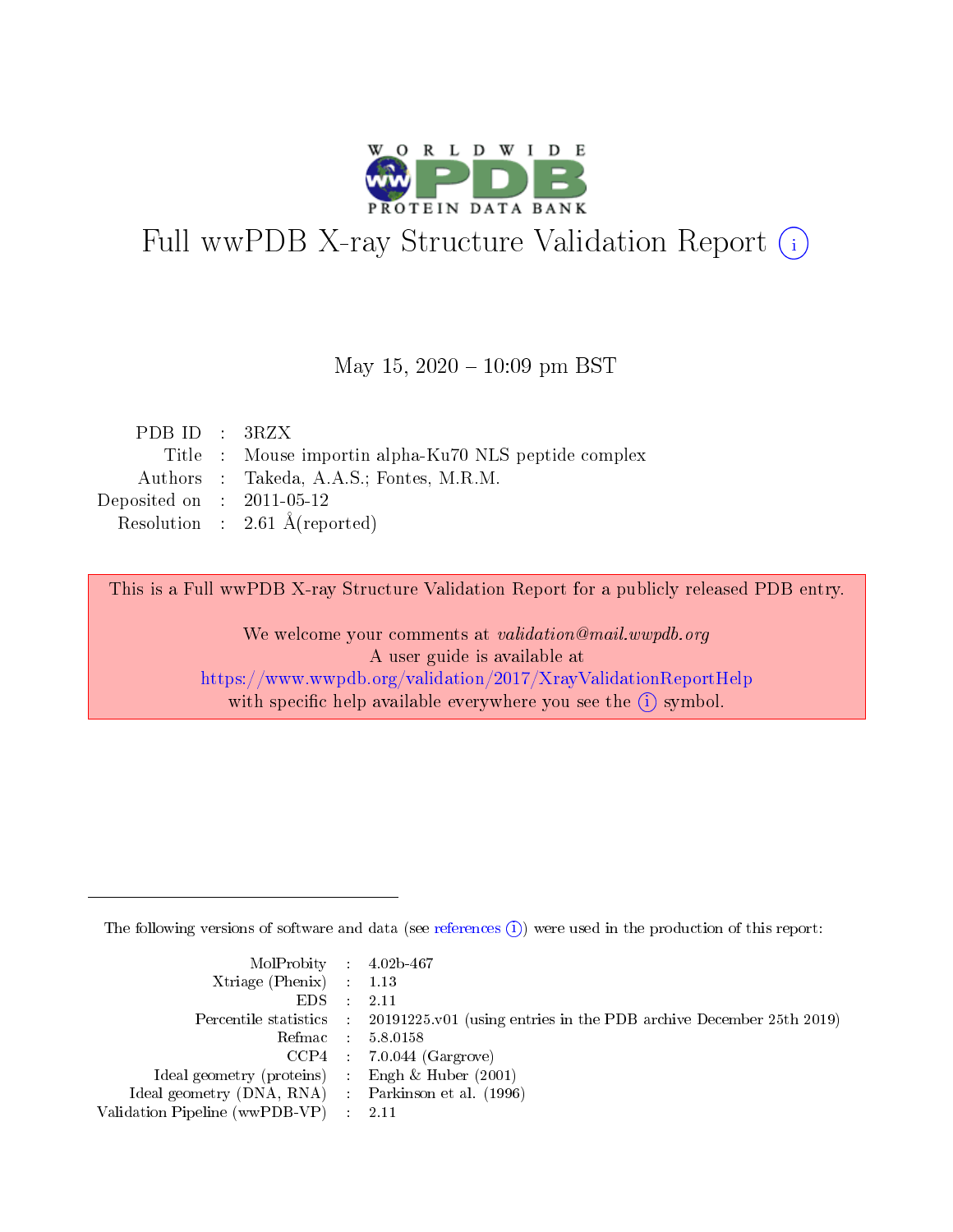# 1 [O](https://www.wwpdb.org/validation/2017/XrayValidationReportHelp#overall_quality)verall quality at a glance  $(i)$

The following experimental techniques were used to determine the structure: X-RAY DIFFRACTION

The reported resolution of this entry is 2.61 Å.

Percentile scores (ranging between 0-100) for global validation metrics of the entry are shown in the following graphic. The table shows the number of entries on which the scores are based.



| Metric                | Whole archive<br>$(\#\text{Entries})$ | Similar resolution<br>$(\#\text{Entries},\,\text{resolution}\,\,\text{range}(\textup{\AA}))$ |
|-----------------------|---------------------------------------|----------------------------------------------------------------------------------------------|
| $R_{free}$            | 130704                                | 3797 (2.64-2.60)                                                                             |
| Clashscore            | 141614                                | $4168(2.64-2.60)$                                                                            |
| Ramachandran outliers | 138981                                | $4093(2.64-2.60)$                                                                            |
| Sidechain outliers    | 138945                                | $4093(2.64-2.60)$                                                                            |
| RSRZ outliers         | 127900                                | 3731 (2.64-2.60)                                                                             |

The table below summarises the geometric issues observed across the polymeric chains and their fit to the electron density. The red, orange, yellow and green segments on the lower bar indicate the fraction of residues that contain outliers for  $>=3, 2, 1$  and 0 types of geometric quality criteria respectively. A grey segment represents the fraction of residues that are not modelled. The numeric value for each fraction is indicated below the corresponding segment, with a dot representing fractions <=5% The upper red bar (where present) indicates the fraction of residues that have poor fit to the electron density. The numeric value is given above the bar.

| Mol | Chain | Length | Quality of chain |     |    |     |  |     |
|-----|-------|--------|------------------|-----|----|-----|--|-----|
|     |       | 510    | 2%               | 60% |    | 20% |  | 16% |
|     |       | ഹ      | 5%<br>23%        | 23% | 9% | 45% |  |     |

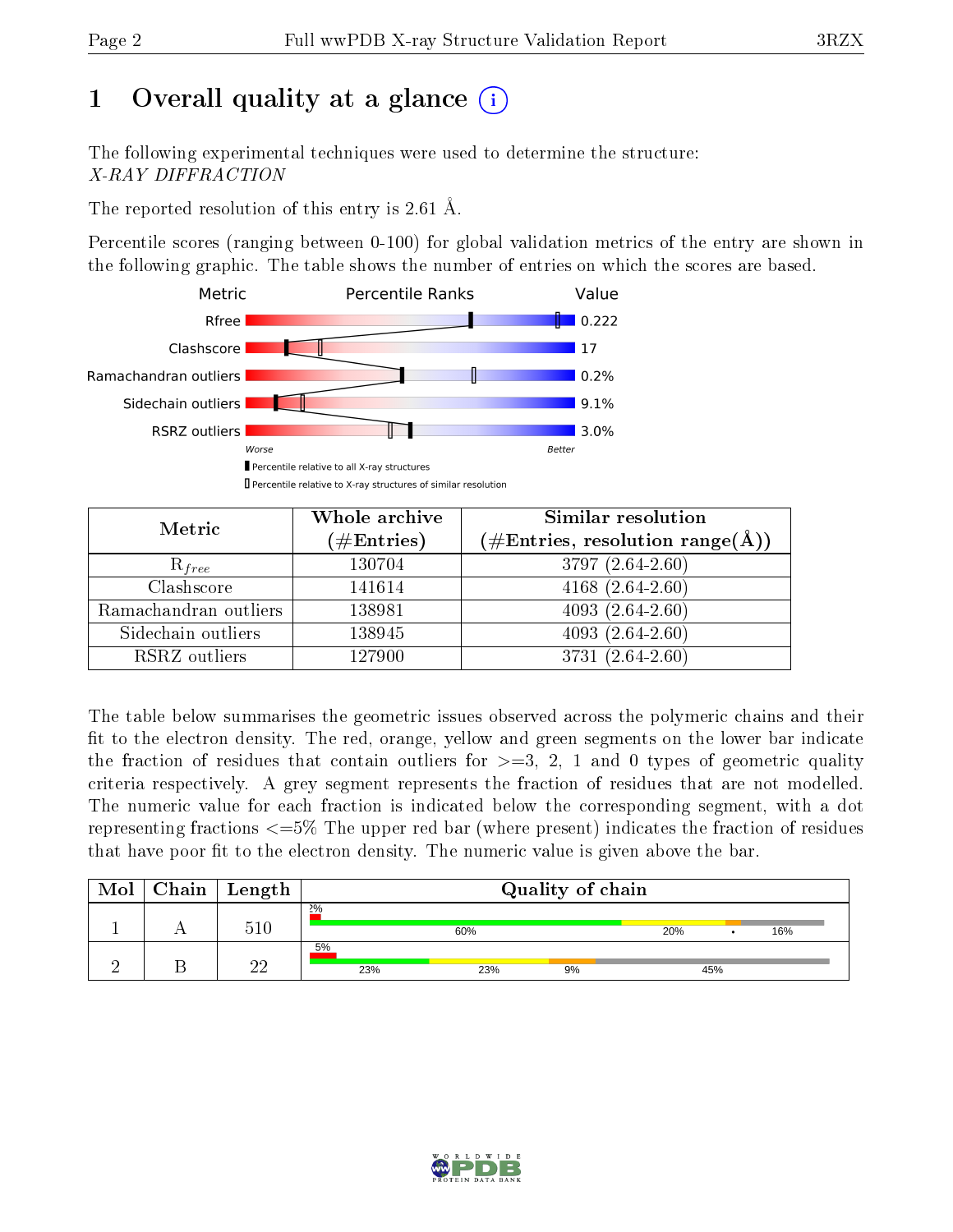# 2 Entry composition (i)

There are 3 unique types of molecules in this entry. The entry contains 3373 atoms, of which 0 are hydrogens and 0 are deuteriums.

In the tables below, the ZeroOcc column contains the number of atoms modelled with zero occupancy, the AltConf column contains the number of residues with at least one atom in alternate conformation and the Trace column contains the number of residues modelled with at most 2 atoms.

Molecule 1 is a protein called Importin subunit alpha-2.

| Mol | $\cap$ hain | Residues | $\rm{Atoms}$             |      |     | ZeroOcc | $\vert$ AltConf $\vert$ | $\mid$ Trace $\mid$ |  |  |
|-----|-------------|----------|--------------------------|------|-----|---------|-------------------------|---------------------|--|--|
|     | . .         | 427      | $\mathrm{Tota}.$<br>3195 | 2037 | 541 | 607     | ◡<br>$10\,$             |                     |  |  |

| Chain            | Residue         | Modelled                | Actual                   | Comment               | Reference                       |
|------------------|-----------------|-------------------------|--------------------------|-----------------------|---------------------------------|
| А                | 20              | MET                     |                          | <b>EXPRESSION TAG</b> | $\overline{UNP P52293}$         |
| A                | 21              | <b>HIS</b>              |                          | <b>EXPRESSION TAG</b> | <b>UNP P52293</b>               |
| $\bf{A}$         | 22              | <b>HIS</b>              | ÷,                       | <b>EXPRESSION TAG</b> | <b>UNP P52293</b>               |
| $\boldsymbol{A}$ | 23              | HIS                     | ÷,                       | <b>EXPRESSION TAG</b> | <b>UNP P52293</b>               |
| $\boldsymbol{A}$ | 24              | <b>HIS</b>              |                          | <b>EXPRESSION TAG</b> | <b>UNP P52293</b>               |
| $\bf{A}$         | 25              | HIS                     | ÷,                       | <b>EXPRESSION TAG</b> | <b>UNP P52293</b>               |
| $\bf{A}$         | 26              | <b>HIS</b>              | ÷,                       | <b>EXPRESSION TAG</b> | <b>UNP P52293</b>               |
| $\bf{A}$         | 27              | <b>SER</b>              |                          | <b>EXPRESSION TAG</b> | <b>UNP P52293</b>               |
| $\mathbf A$      | 28              | <b>SER</b>              | ÷,                       | <b>EXPRESSION TAG</b> | <b>UNP P52293</b>               |
| $\boldsymbol{A}$ | 29              | $\overline{\text{GLY}}$ | ÷,                       | <b>EXPRESSION TAG</b> | <b>UNP P52293</b>               |
| $\bf{A}$         | 30              | <b>LEU</b>              | $\equiv$                 | <b>EXPRESSION TAG</b> | <b>UNP P52293</b>               |
| $\overline{A}$   | $\overline{31}$ | $\overline{\text{VAL}}$ | $\overline{a}$           | <b>EXPRESSION TAG</b> | <b>UNP P52293</b>               |
| А                | 32              | PRO                     | $\equiv$                 | <b>EXPRESSION TAG</b> | <b>UNP P52293</b>               |
| $\boldsymbol{A}$ | 33              | $\rm{ARG}$              | ÷.                       | <b>EXPRESSION TAG</b> | <b>UNP P52293</b>               |
| $\overline{A}$   | 34              | $\overline{\text{GLY}}$ | ä,                       | <b>EXPRESSION TAG</b> | <b>UNP P52293</b>               |
| А                | 35              | <b>SER</b>              | ÷,                       | <b>EXPRESSION TAG</b> | <b>UNP P52293</b>               |
| А                | 36              | <b>GLY</b>              | L,                       | <b>EXPRESSION TAG</b> | <b>UNP P52293</b>               |
| $\bf{A}$         | 37              | MET                     | ÷,                       | <b>EXPRESSION TAG</b> | <b>UNP P52293</b>               |
| А                | 38              | <b>LYS</b>              | ÷,                       | <b>EXPRESSION TAG</b> | <b>UNP P52293</b>               |
| А                | 39              | GLU                     |                          | <b>EXPRESSION TAG</b> | <b>UNP P52293</b>               |
| $\bf{A}$         | 40              | <b>THR</b>              | ÷,                       | <b>EXPRESSION TAG</b> | <b>UNP P52293</b>               |
| $\boldsymbol{A}$ | 41              | <b>ALA</b>              | ÷,                       | <b>EXPRESSION TAG</b> | <b>UNP P52293</b>               |
| $\boldsymbol{A}$ | 42              | <b>ALA</b>              | ÷,                       | <b>EXPRESSION TAG</b> | <b>UNP P52293</b>               |
| $\overline{A}$   | 43              | $\overline{\rm ALA}$    | ÷,                       | <b>EXPRESSION TAG</b> | <b>UNP P52293</b>               |
| А                | 44              | <b>LYS</b>              | ÷,                       | <b>EXPRESSION TAG</b> | $\overline{\text{UNP P52}}$ 293 |
| $\bf{A}$         | 45              | PHE                     | $\overline{\phantom{0}}$ | <b>EXPRESSION TAG</b> | <b>UNP P52293</b>               |
| $\overline{A}$   | $\overline{46}$ | $\overline{\text{GLU}}$ | ÷,                       | <b>EXPRESSION TAG</b> | <b>UNP P52293</b>               |

There are 50 discrepancies between the modelled and reference sequences:

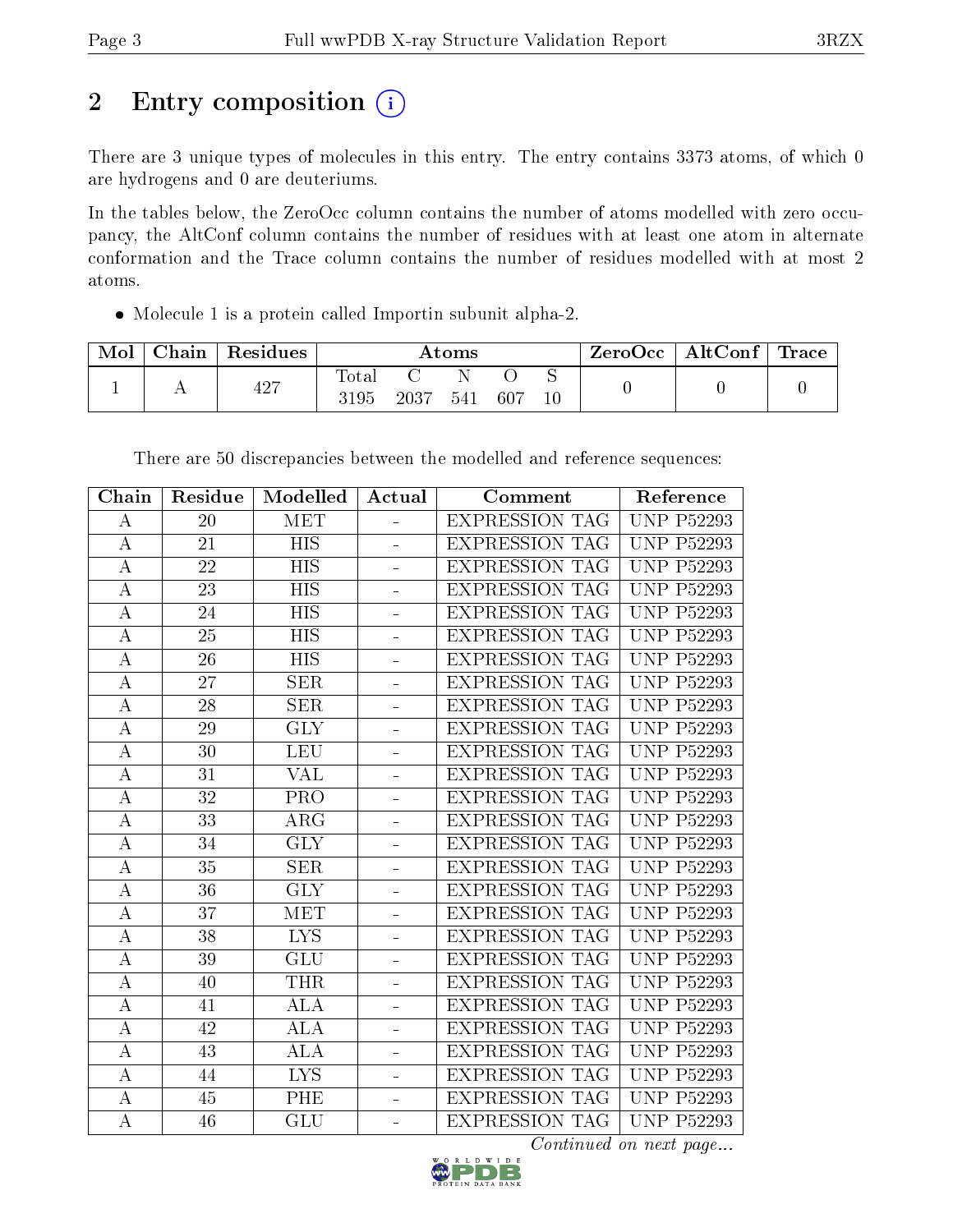| Chain            | Residue | Modelled                | Actual         | Comment               | Reference         |
|------------------|---------|-------------------------|----------------|-----------------------|-------------------|
| A                | 47      | ARG                     | ÷.             | <b>EXPRESSION TAG</b> | <b>UNP P52293</b> |
| $\bf{A}$         | 48      | <b>GLN</b>              | ÷,             | <b>EXPRESSION TAG</b> | <b>UNP P52293</b> |
| $\boldsymbol{A}$ | 49      | <b>HIS</b>              | ÷,             | <b>EXPRESSION TAG</b> | <b>UNP P52293</b> |
| $\boldsymbol{A}$ | 50      | <b>MET</b>              | ÷.             | <b>EXPRESSION TAG</b> | <b>UNP P52293</b> |
| А                | 51      | ASP                     | ÷              | <b>EXPRESSION TAG</b> | <b>UNP P52293</b> |
| $\bf{A}$         | 52      | <b>SER</b>              | ÷.             | <b>EXPRESSION TAG</b> | <b>UNP P52293</b> |
| Α                | 53      | <b>PRO</b>              |                | <b>EXPRESSION TAG</b> | <b>UNP P52293</b> |
| A                | $54\,$  | <b>ASP</b>              |                | <b>EXPRESSION TAG</b> | <b>UNP P52293</b> |
| $\boldsymbol{A}$ | $55\,$  | <b>LEU</b>              | $\blacksquare$ | <b>EXPRESSION TAG</b> | <b>UNP P52293</b> |
| $\bf{A}$         | 56      | $\overline{\text{GLY}}$ | ÷,             | <b>EXPRESSION TAG</b> | <b>UNP P52293</b> |
| $\bf{A}$         | 57      | <b>THR</b>              | ÷              | <b>EXPRESSION TAG</b> | <b>UNP P52293</b> |
| $\bf{A}$         | 58      | $\overline{\text{ASP}}$ | ÷              | <b>EXPRESSION TAG</b> | <b>UNP P52293</b> |
| A                | 59      | ASP                     | ÷,             | <b>EXPRESSION TAG</b> | <b>UNP P52293</b> |
| $\boldsymbol{A}$ | 60      | ASP                     | ÷              | <b>EXPRESSION TAG</b> | <b>UNP P52293</b> |
| $\bf{A}$         | 61      | ASP                     | ÷              | <b>EXPRESSION TAG</b> | <b>UNP P52293</b> |
| A                | 62      | <b>LYS</b>              | ÷              | <b>EXPRESSION TAG</b> | <b>UNP P52293</b> |
| $\bf{A}$         | 63      | ALA                     | ÷.             | <b>EXPRESSION TAG</b> | <b>UNP P52293</b> |
| A                | 64      | <b>MET</b>              |                | <b>EXPRESSION TAG</b> | <b>UNP P52293</b> |
| $\bf{A}$         | 65      | <b>ALA</b>              |                | EXPRESSION TAG        | <b>UNP P52293</b> |
| А                | 66      | $\overline{\text{ASP}}$ | Ξ.             | <b>EXPRESSION TAG</b> | <b>UNP P52293</b> |
| $\boldsymbol{A}$ | 67      | ILE                     | ÷              | <b>EXPRESSION TAG</b> | <b>UNP P52293</b> |
| $\bf{A}$         | 68      | <b>GLY</b>              | $\blacksquare$ | <b>EXPRESSION TAG</b> | <b>UNP P52293</b> |
| $\boldsymbol{A}$ | 69      | SER                     | -              | <b>EXPRESSION TAG</b> | <b>UNP P52293</b> |

Continued from previous page...

Molecule 2 is a protein called Ku70 NLS peptide.

| Mol | Chain   Residues | Atoms   |  |  |  | $\rm ZeroOcc$   AltConf   Trace |  |
|-----|------------------|---------|--|--|--|---------------------------------|--|
|     |                  | . Total |  |  |  |                                 |  |

Molecule 3 is water.

|  | $Mol$   Chain   Residues | Atoms               | ZeroOcc   AltConf |
|--|--------------------------|---------------------|-------------------|
|  |                          | Total O<br>89<br>89 |                   |
|  |                          | Total O             |                   |



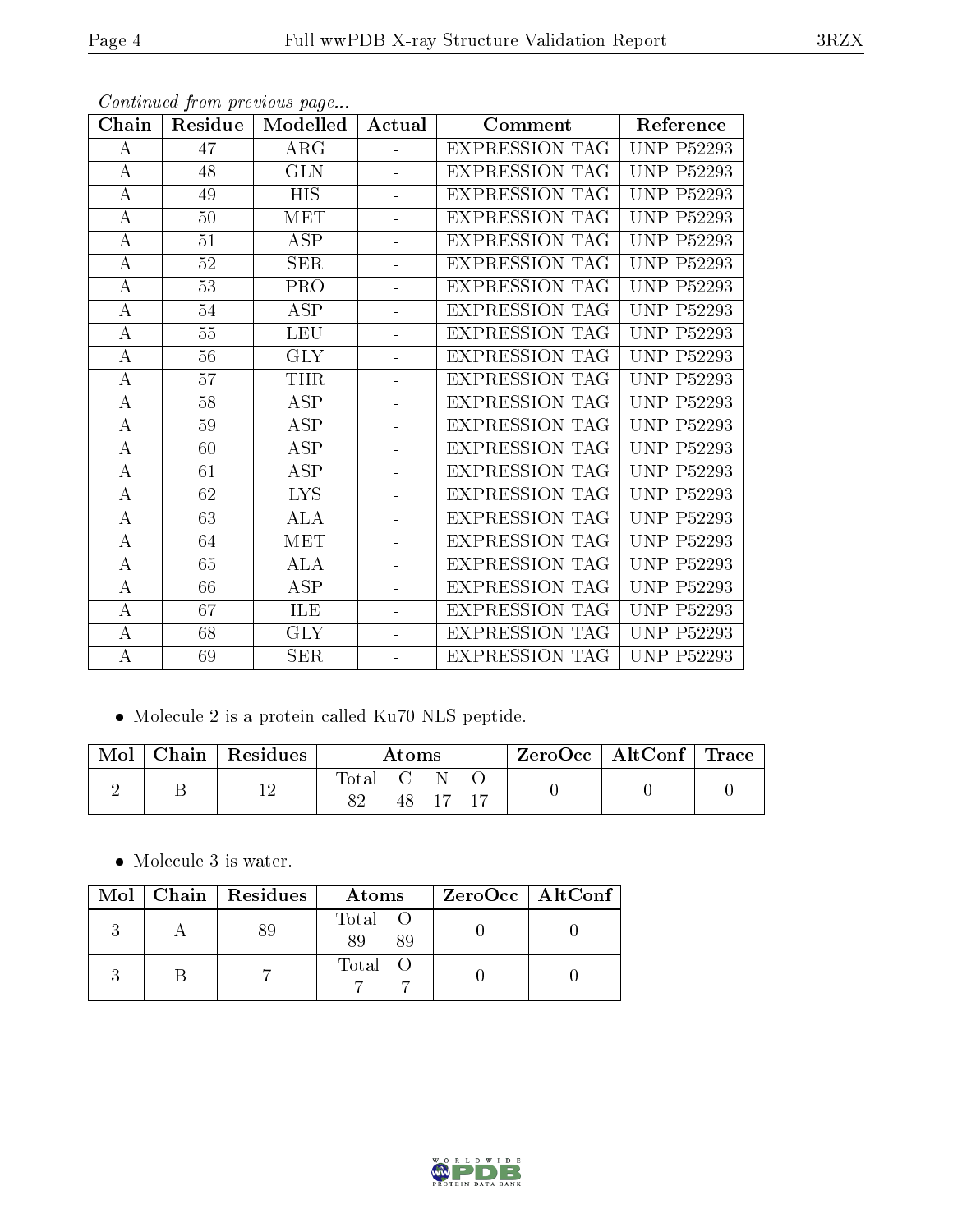# 3 Residue-property plots  $(i)$

These plots are drawn for all protein, RNA and DNA chains in the entry. The first graphic for a chain summarises the proportions of the various outlier classes displayed in the second graphic. The second graphic shows the sequence view annotated by issues in geometry and electron density. Residues are color-coded according to the number of geometric quality criteria for which they contain at least one outlier: green  $= 0$ , yellow  $= 1$ , orange  $= 2$  and red  $= 3$  or more. A red dot above a residue indicates a poor fit to the electron density (RSRZ  $> 2$ ). Stretches of 2 or more consecutive residues without any outlier are shown as a green connector. Residues present in the sample, but not in the model, are shown in grey.



• Molecule 1: Importin subunit alpha-2

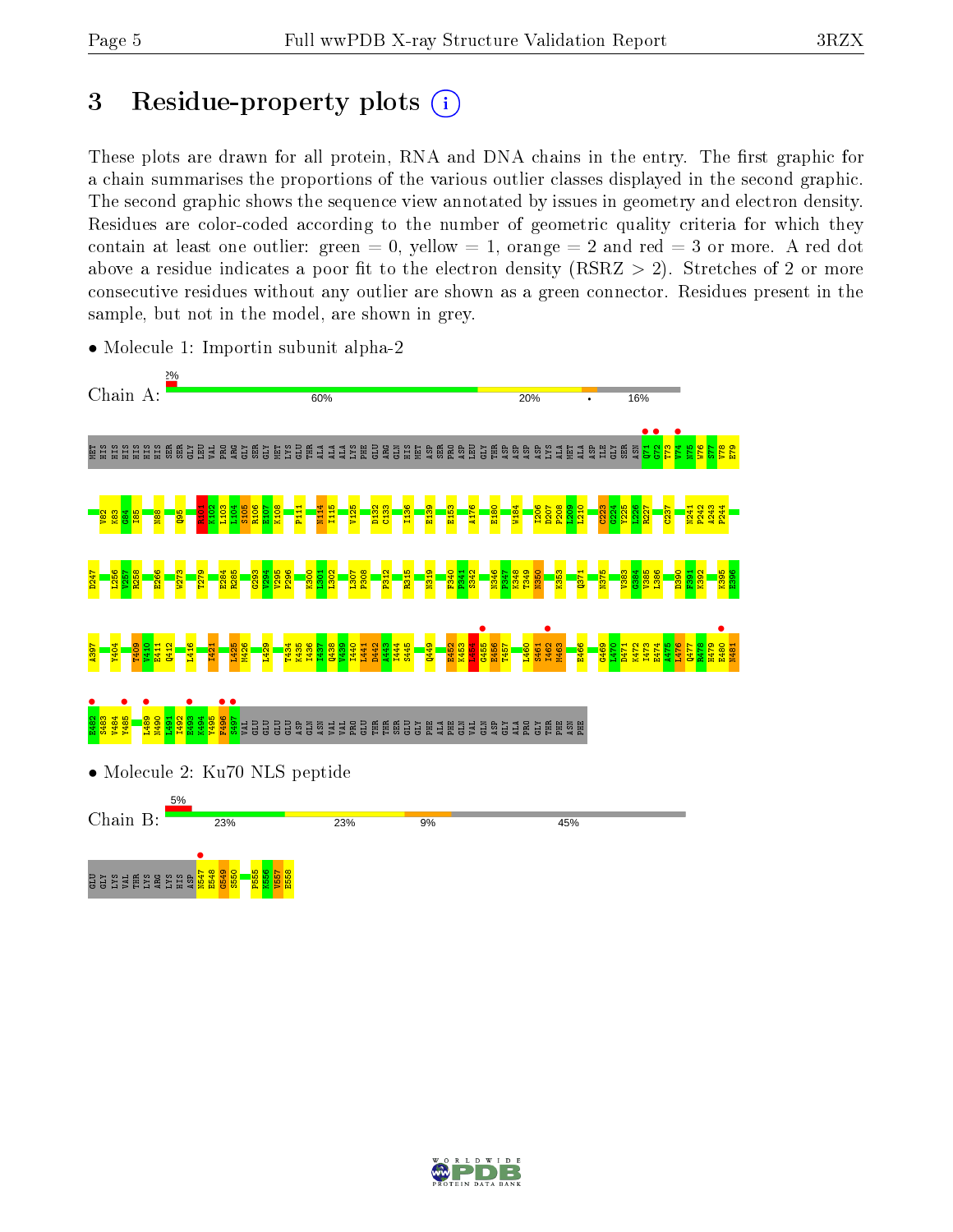# 4 Data and refinement statistics  $(i)$

| Property                                                         | Value                                             | Source     |
|------------------------------------------------------------------|---------------------------------------------------|------------|
| Space group                                                      | P 21 21 21                                        | Depositor  |
| Cell constants                                                   | $90.00\text{\AA}$<br>78.52Å<br>$100.14\text{\AA}$ | Depositor  |
| a, b, c, $\alpha$ , $\beta$ , $\gamma$                           | $90.00^{\circ}$ $90.00^{\circ}$<br>$90.00^\circ$  |            |
| Resolution $(A)$                                                 | $29.07 - 2.61$                                    | Depositor  |
|                                                                  | $29.07 = 2.61$                                    | <b>EDS</b> |
| % Data completeness                                              | $99.2(29.07-2.61)$                                | Depositor  |
| (in resolution range)                                            | $99.2(29.07-2.61)$                                | <b>EDS</b> |
| $R_{merge}$                                                      | (Not available)                                   | Depositor  |
| $\mathrm{R}_{sym}$                                               | (Not available)                                   | Depositor  |
| $\langle I/\sigma(I) \rangle^{-1}$                               | 2.58 (at $2.61\text{\AA}$ )                       | Xtriage    |
| Refinement program                                               | REFMAC 5.2.0019                                   | Depositor  |
| $R, R_{free}$                                                    | $0.168$ ,<br>0.223                                | Depositor  |
|                                                                  | $0.168$ ,<br>0.222                                | DCC        |
| $R_{free}$ test set                                              | $\overline{1129}$ reflections $(5.11\%)$          | wwPDB-VP   |
| Wilson B-factor $(A^2)$                                          | 53.8                                              | Xtriage    |
| Anisotropy                                                       | 0.070                                             | Xtriage    |
| Bulk solvent $k_{sol}(\text{e}/\text{A}^3), B_{sol}(\text{A}^2)$ | $0.35$ , $50.4$                                   | <b>EDS</b> |
| L-test for $\mathrm{twinning}^2$                                 | $< L >$ = 0.49, $< L^2 >$ = 0.33                  | Xtriage    |
| Estimated twinning fraction                                      | $\overline{\text{No}}$ twinning to report.        | Xtriage    |
| $F_o, F_c$ correlation                                           | 0.96                                              | <b>EDS</b> |
| Total number of atoms                                            | 3373                                              | wwPDB-VP   |
| Average B, all atoms $(A^2)$                                     | 53.0                                              | wwPDB-VP   |

Xtriage's analysis on translational NCS is as follows: The largest off-origin peak in the Patterson function is  $4.77\%$  of the height of the origin peak. No significant pseudotranslation is detected.

<sup>&</sup>lt;sup>2</sup>Theoretical values of  $\langle |L| \rangle$ ,  $\langle L^2 \rangle$  for acentric reflections are 0.5, 0.333 respectively for untwinned datasets, and 0.375, 0.2 for perfectly twinned datasets.



<span id="page-5-1"></span><span id="page-5-0"></span><sup>1</sup> Intensities estimated from amplitudes.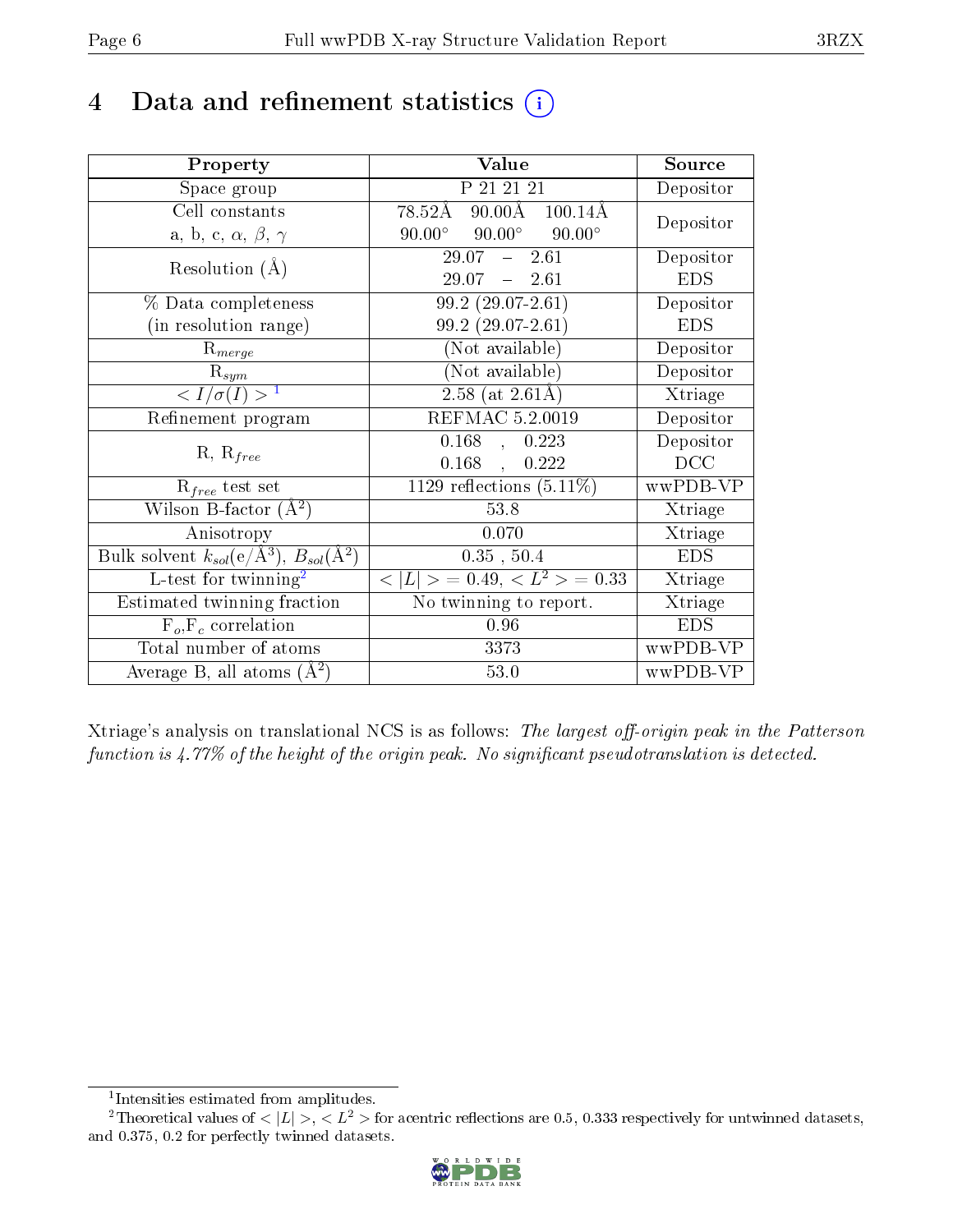# 5 Model quality  $(i)$

# 5.1 Standard geometry  $(i)$

The Z score for a bond length (or angle) is the number of standard deviations the observed value is removed from the expected value. A bond length (or angle) with  $|Z| > 5$  is considered an outlier worth inspection. RMSZ is the root-mean-square of all Z scores of the bond lengths (or angles).

| Mol | Chain |      | Bond lengths       | Bond angles |                                     |  |
|-----|-------|------|--------------------|-------------|-------------------------------------|--|
|     |       | RMSZ | # $ Z >5$          | RMSZ        | $\ Z\  > 5$                         |  |
|     |       | 1.12 | $5/3253$ $(0.2\%)$ | 1.10        | $^{\prime}4445~(0.2\%)$             |  |
|     |       | 1.42 | 0/82               | 1.35        | 0/105                               |  |
| ΔH  |       | 1.13 | $5/3335(0.1\%)$    | 1 1 1       | $(0.2\%)$<br>$^{\prime}4550$<br>10/ |  |

Chiral center outliers are detected by calculating the chiral volume of a chiral center and verifying if the center is modelled as a planar moiety or with the opposite hand.A planarity outlier is detected by checking planarity of atoms in a peptide group, atoms in a mainchain group or atoms of a sidechain that are expected to be planar.

|  | $\sqrt{\text{Mol} \mid \text{Chain}}$   #Chirality outliers   #Planarity outliers |
|--|-----------------------------------------------------------------------------------|
|  |                                                                                   |

All (5) bond length outliers are listed below:

| $\text{Mol}$ | Chain | $\operatorname{Res}$ | Type       | $\bold{Atoms}$        | Z       | Observed $(A)$ | Ideal(A) |
|--------------|-------|----------------------|------------|-----------------------|---------|----------------|----------|
|              |       | 223                  | CYS –      | $CB-SG$               | $-8.35$ | 1.68           | 1.82     |
|              |       | 79                   | <b>GLU</b> | CG-CD                 | 6.28    | 1.61           | 1.51     |
|              |       | 125                  | VAL        | $CB-CG1$              | 5.96    | 1.65           | 1.52     |
|              |       | 237                  | CYS –      | $CB-SG$               | $-5.12$ | 1.73           | 1.81     |
|              |       | 340                  | PHE        | $\perp$ CB-CG $\perp$ | $-5.11$ | 1.42           | 1.51     |

All (10) bond angle outliers are listed below:

| Mol          | Chain | Res | Type        | Atoms        | $\mathbf{Z}$ | Observed $(°)$ | Ideal $(^\circ)$ |
|--------------|-------|-----|-------------|--------------|--------------|----------------|------------------|
| $\mathbf{I}$ | A     | 456 | GLU         | $N$ -CA-CB   | $-9.97$      | 92.65          | 110.60           |
|              | А     | 481 | <b>ASN</b>  | $CB-CA-C$    | 6.89         | 124.18         | 110.40           |
|              | А     | 441 | LEU         | $CA-CB-CG$   | $-6.67$      | 99.95          | 115.30           |
|              | А     | 258 | $\rm{ARG}$  | NE-CZ-NH1    | $-6.28$      | 117.16         | 120.30           |
|              | А     | 101 | $\rm{ARG}$  | $NE- CZ-NH2$ | $-6.17$      | 117.21         | 120.30           |
|              | А     | 285 | ${\rm ARG}$ | NE-CZ-NH1    | 6.05         | 123.33         | 120.30           |
|              | А     | 454 | LEU         | $CA-CB-CG$   | 5.78         | 128.59         | 115.30           |
|              | А     | 285 | $\rm{ARG}$  | $NE-CZ-NH2$  | $-5.75$      | 117.43         | 120.30           |
|              | А     | 409 | <b>THR</b>  | $CB-CA-C$    | $-5.38$      | 97.08          | 111.60           |

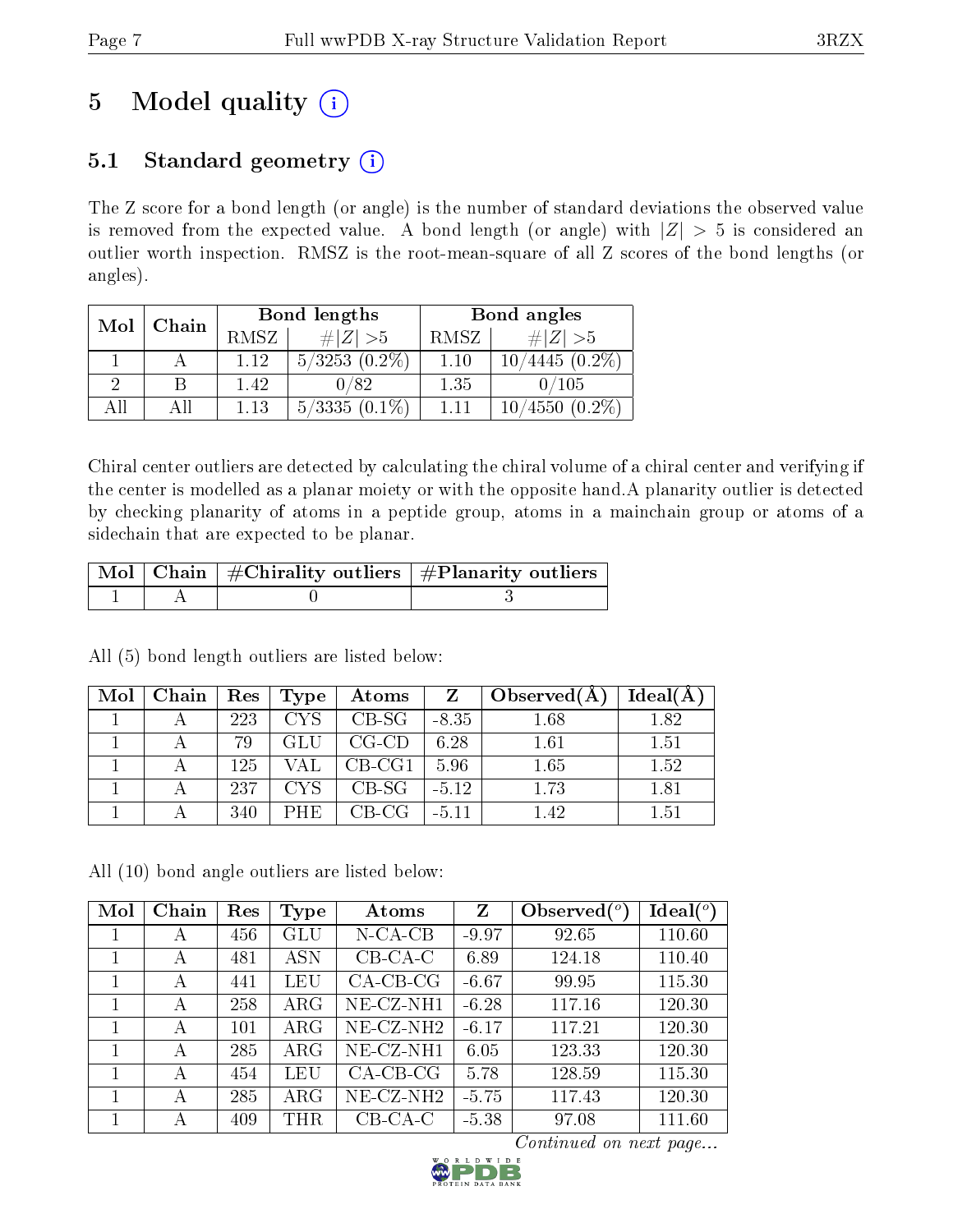Continued from previous page...

| $\parallel$ Mol $\parallel$ Chain $\parallel$ Res $\parallel$ Type $\perp$ |  | Atoms                          | Observed <sup>(<math>\circ</math>)</sup> [deal( $\circ$ ) |  |
|----------------------------------------------------------------------------|--|--------------------------------|-----------------------------------------------------------|--|
|                                                                            |  | $258$   ARG   CG-CD-NE   -5.34 | $100.59\,$                                                |  |

There are no chirality outliers.

All (3) planarity outliers are listed below:

| Mol | Chain | Res | Type | Group     |
|-----|-------|-----|------|-----------|
|     |       | 108 | LV S | Peptide   |
|     |       | 455 | GLY  | Mainchain |
|     |       | 496 | 'H F | Peptide   |

### 5.2 Too-close contacts (i)

In the following table, the Non-H and H(model) columns list the number of non-hydrogen atoms and hydrogen atoms in the chain respectively. The H(added) column lists the number of hydrogen atoms added and optimized by MolProbity. The Clashes column lists the number of clashes within the asymmetric unit, whereas Symm-Clashes lists symmetry related clashes.

|  |      | Mol   Chain   Non-H   H(model)   H(added) |      |         | Clashes   Symm-Clashes |
|--|------|-------------------------------------------|------|---------|------------------------|
|  | 3195 |                                           | 3219 | $106\,$ |                        |
|  |      |                                           |      |         |                        |
|  |      |                                           |      |         |                        |
|  |      |                                           |      |         |                        |
|  | 3373 |                                           | 3298 |         |                        |

The all-atom clashscore is defined as the number of clashes found per 1000 atoms (including hydrogen atoms). The all-atom clashscore for this structure is 17.

All (111) close contacts within the same asymmetric unit are listed below, sorted by their clash magnitude.

| Atom-1             | Atom-2            | Interatomic<br>distance $(A)$ | Clash<br>overlap $(A)$ |
|--------------------|-------------------|-------------------------------|------------------------|
| 1: A:308: PRO:HA   | 2:B:547:ASN:CB    | 1.59                          | 1.29                   |
| 1: A:308: PRO:CA   | 2:B:547:ASN:CB    | 2.11                          | 1.26                   |
| 2:B:549:GLY:HA3    | 3:B:71:HOH:O      | 1.34                          | 1.23                   |
| 1:A:472:LYS:O      | 1:A:476:LEU:HD23  | 1.38                          | 1.17                   |
| 1: A:308: PRO: N   | 2:B:547:ASN:CB    | 2.10                          | 1.14                   |
| 1: A:349:THR:HG22  | 3:A:5:HOH:O       | 1.64                          | 0.98                   |
| 1:A:461:SER:HB3    | 1: A:496: PHE:CE1 | 1.98                          | 0.98                   |
| 1: A:481: ASN:HD22 | 1:A:484:VAL:H     | 1.11                          | 0.94                   |
| 1: A:307:LEU:C     | 2:B:547:ASN:CB    | 2.36                          | 0.93                   |

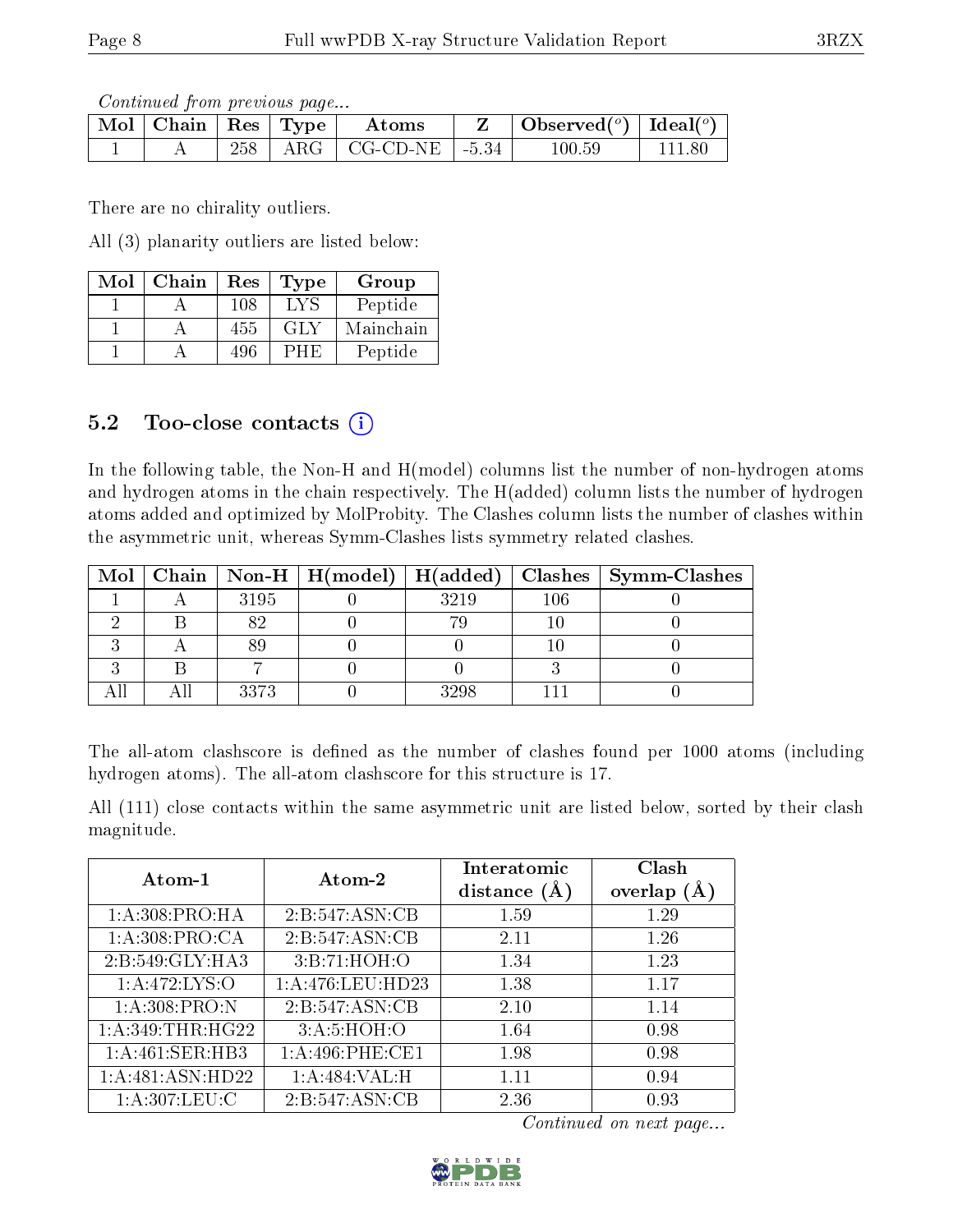| Continuata from previous page |                           | Interatomic    | Clash         |  |
|-------------------------------|---------------------------|----------------|---------------|--|
| Atom-1                        | Atom-2                    | distance $(A)$ | overlap $(A)$ |  |
| 2:B:555:PRO:HD2               | 3:B:31:HOH:O              | 1.67           | 0.92          |  |
| 1:A:477:GLN:HE21              | 1: A:489:LEU:HA           | 1.36           | 0.90          |  |
| 1:A:101:ARG:HD3               | 1:A:139:GLU:OE1           | 1.72           | 0.89          |  |
| 1:A:480:GLU:O                 | 1: A:480: GLU: HG2        | 1.75           | 0.84          |  |
| 1: A:386:LEU:HD21             | 1:A:425:LEU:HD13          | 1.60           | 0.83          |  |
| 1:A:114:ASN:HD22              | 1: A:114: ASN:H           | 1.24           | 0.83          |  |
| 1:A:114:ASN:ND2               | 1: A:114: ASN:H           | 1.75           | 0.82          |  |
| 1: A:315: ARG:HD2             | 3:A:12:HOH:O              | 1.82           | 0.80          |  |
| 1:A:346:ASN:HD22              | 1:A:348:LYS:H             | 1.32           | 0.78          |  |
| 1: A:207: ASP:HB2             | 1: A:208: PRO:HD3         | 1.68           | 0.74          |  |
| 1:A:472:LYS:O                 | 1: A:476:LEU:CD2          | 2.30           | 0.74          |  |
| 1:A:473:ILE:O                 | 1:A:476:LEU:HB2           | 1.88           | 0.74          |  |
| 1:A:442:ASP:N                 | 1:A:442:ASP:OD2           | 2.16           | 0.73          |  |
| 1:A:101:ARG:CD                | 1:A:139:GLU:OE1           | 2.37           | 0.73          |  |
| 1: A:411: GLU:HG3             | 3:A:531:HOH:O             | 1.87           | 0.73          |  |
| 1: A:469: GLY:O               | 1: A:473: ILE: HG13       | 1.89           | 0.72          |  |
| 1:A:477:GLN:HG2               | 1:A:489:LEU:HB2           | 1.72           | 0.72          |  |
| 1: A:346: ASN:ND2             | 1:A:348:LYS:H             | 1.87           | 0.71          |  |
| 1: A:442: ASP:HA              | 1:A:445:SER:HB3           | 1.73           | 0.70          |  |
| 1:A:456:GLU:HA                | 1: A:456: GLU:OE2         | 1.92           | 0.69          |  |
| 1:A:481:ASN:HB3               | 1:A:484:VAL:HB            | 1.74           | 0.69          |  |
| 1: A:315: ARG:CD              | $3:A:12:\overline{HOH:O}$ | 2.40           | 0.68          |  |
| 1: A:480: GLU:O               | 1: A:480: GLU:CG          | 2.41           | 0.68          |  |
| 1:A:474:GLU:HA                | 1:A:492:ILE:CD1           | 2.23           | 0.68          |  |
| 1:A:307:LEU:O                 | 2:B:547:ASN:CB            | 2.43           | 0.67          |  |
| 1:A:481:ASN:O                 | 1:A:485:TYR:CD2           | 2.49           | 0.65          |  |
| 1: A:346: ASN:HD22            | 1: A:348: LYS:N           | 1.95           | 0.65          |  |
| 1:A:371:GLN:HE21              | 1:A:375:ASN:HD21          | 1.44           | 0.64          |  |
| 1:A:114:ASN:N                 | 1:A:114:ASN:ND2           | 2.46           | 0.64          |  |
| 1: A:426: MET:HE1             | 1:A:444:ILE:HD12          | 1.81           | 0.62          |  |
| 1:A:461:SER:CB                | 1: A:496: PHE:CE1         | 2.79           | 0.62          |  |
| 2:B:547:ASN:O                 | 2:B:548:GLU:HG3           | 2.00           | 0.62          |  |
| 1:A:474:GLU:CA                | 1: A:492: ILE: HD11       | 2.30           | 0.62          |  |
| 1:A:456:GLU:OE2               | 1:A:456:GLU:CA            | 2.48           | 0.61          |  |
| 1:A:474:GLU:HA                | 1:A:492:ILE:HD11          | 1.83           | 0.61          |  |
| 1: A:207: ASP:HB2             | 1:A:208:PRO:CD            | 2.32           | 0.60          |  |
| 1: A:436: ILE: O              | 1:A:440:ILE:HG13          | 2.04           | 0.57          |  |
| 1:A:315:ARG:HG2               | 1: A:315: ARG: HH11       | 1.70           | 0.57          |  |
| 1: A:481: ASN:ND2             | 1: A:484: VAL: HG23       | 2.20           | 0.56          |  |
| 1: A:349:THR:CG2              | 1: A:350:ASN:N            | 2.68           | 0.56          |  |
| 1:A:409:THR:H                 | 1: A: 412: GLN: NE2       | 2.04           | 0.56          |  |

Continued from previous page.

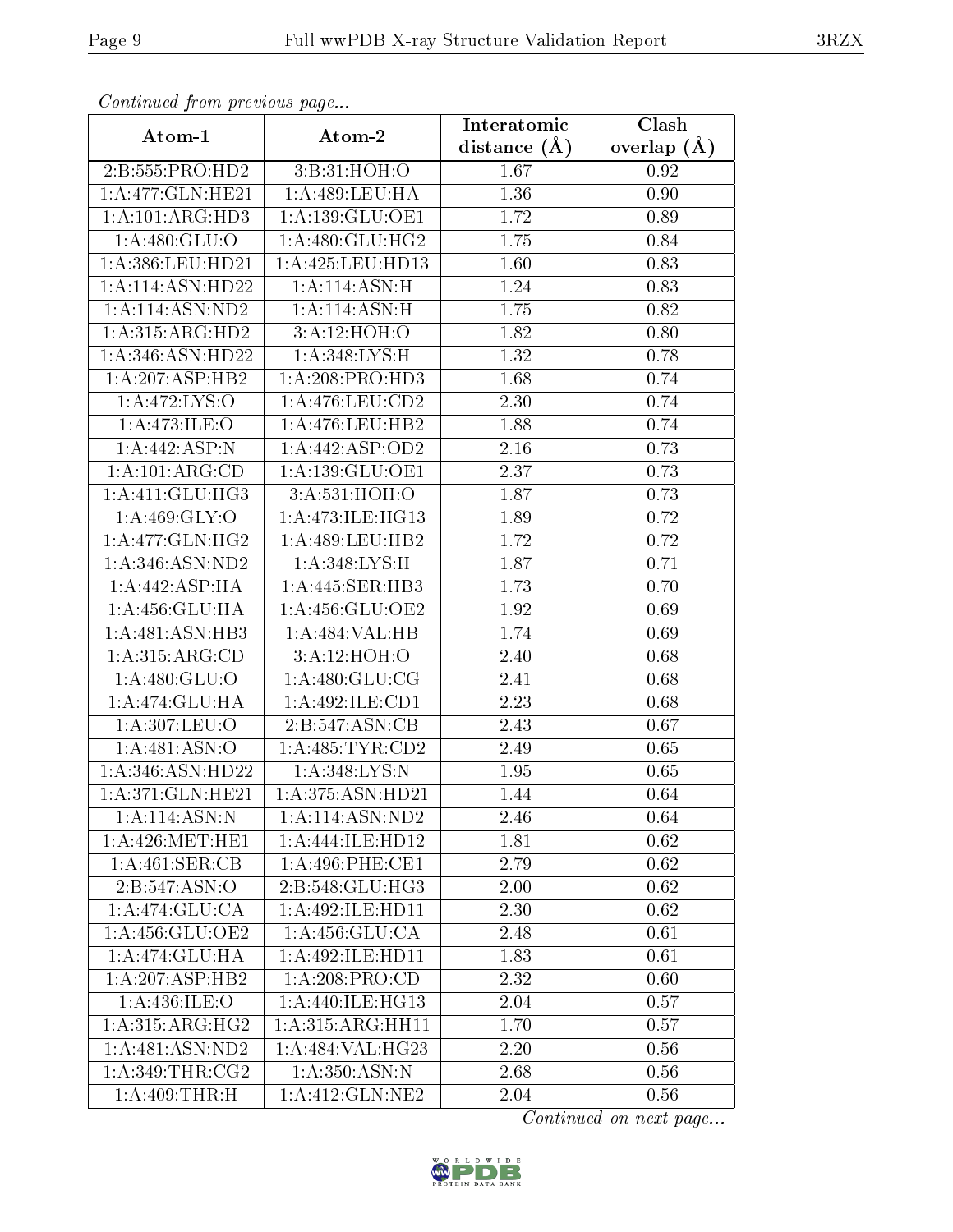| Continuea from previous page   |                              | Interatomic       | Clash           |  |
|--------------------------------|------------------------------|-------------------|-----------------|--|
| Atom-1                         | Atom-2                       | distance $(A)$    | overlap $(\AA)$ |  |
| 1: A: 315: ARG: HG2            | 1: A:315: ARG: NH1           | 2.22              | 0.55            |  |
| 1:A:349:THR:HG23               | 1: A:350:ASN:N               | $\overline{2.20}$ | 0.55            |  |
| 1: A:474: GLU: HA              | 1:A:492:ILE:HD12             | 1.88              | 0.55            |  |
| 1: A: 133: CYS:O               | 1:A:136:ILE:HG22             | 2.08              | 0.54            |  |
| 1:A:180:GLU:HB2                | 1: A:225:TYR:CD1             | 2.42              | 0.54            |  |
| 1: A:480: GLU:O                | 1:A:481:ASN:HB2              | 2.08              | 0.54            |  |
| 1:A:452:GLU:OE1                | 1: A:495: TYR: HE1           | 1.91              | 0.53            |  |
| 1: A:466: GLU:CG               | 3:A:539:HOH:O                | 2.56              | 0.53            |  |
| 1: A:466: GLU:HG2              | 3:A:539:HOH:O                | 2.07              | 0.53            |  |
| 1:A:481:ASN:HD22               | 1:A:484:VAL:N                | 1.94              | 0.53            |  |
| 1:A:457:THR:O                  | 1:A:461:SER:OG               | 2.26              | 0.53            |  |
| 1:A:176:ALA:HA                 | 3:A:593:HOH:O                | 2.10              | 0.53            |  |
| 1:A:461:SER:HB3                | 1: A:496:PHE:HE1             | 1.67              | 0.51            |  |
| $2:B:557:VAL: \overline{HG13}$ | 2:B:558:GLU:N                | 2.26              | 0.50            |  |
| 1: A:426: MET:CE               | 1:A:444:ILE:HD12             | 2.41              | 0.50            |  |
| 1:A:295:VAL:HB                 | 1:A:296:PRO:HD3              | 1.92              | 0.49            |  |
| 1:A:454:LEU:O                  | 1:A:456:GLU:HG2              | 2.11              | 0.49            |  |
| 1: A:293: GLY:HA2              | 3:A:19:HOH:O                 | 2.13              | 0.49            |  |
| 1:A:440:ILE:O                  | 1:A:444:ILE:HG12             | $\overline{2.12}$ | 0.49            |  |
| 1: A:477: GLN: NE2             | 1: A:489:LEU:HA              | 2.17              | 0.49            |  |
| 1: A:180: GLU: HB2             | 1: A:225:TYR:CE1             | 2.47              | 0.49            |  |
| 1:A:243:ALA:HB1                | 1:A:244:PRO:HD2              | 1.94              | 0.48            |  |
| 1:A:461:SER:CB                 | 1: A:496:PHE:HE1             | 2.23              | 0.48            |  |
| 1:A:453:LYS:CB                 | 3:A:595:HOH:O                | 2.62              | 0.48            |  |
| 1:A:101:ARG:O                  | 1: A: 105: SER: OG           | 2.31              | 0.47            |  |
| 1: A:460:LEU:O                 | 1:A:460:LEU:HD12             | 2.14              | 0.47            |  |
| 1:A:481:ASN:ND2                | 1:A:484:VAL:H                | 1.94              | 0.47            |  |
| 1:A:441:LEU:HA                 | 1:A:441:LEU:HD23             | 1.33              | 0.47            |  |
| 1: A:462: ILE: HG22            | 1: A:463:MET:N               | 2.28              | 0.47            |  |
| 1:A:78:VAL:O                   | 1: A:82: VAL:HG23            | 2.15              | 0.47            |  |
| 1: A:85: ILE:O                 | 1: A:85:ILE:CG2              | 2.63              | 0.47            |  |
| 1: A:429: LEU: HA              | 1: A: 429: LEU: HD23         | 1.49              | 0.46            |  |
| 1: A:404:TYR:CD1               | 1: A: 416: LEU: HD22         | 2.51              | 0.46            |  |
| 1:A:184:TRP:C                  | 1: A: 184: TRP: CD1          | 2.89              | 0.46            |  |
| 1: A: 435: LYS: HD3            | 1: A:438: GLN: HE21          | 1.81              | 0.46            |  |
| 2: B:549: GLY:CA               | 3: B: 71: HOH:O              | 2.16              | 0.46            |  |
| 1: A:273:TRP:CD2               | 1: A:312: PRO:HB3            | 2.51              | 0.45            |  |
| 1:A:307:LEU:N                  | 1: A:308: PRO:CD             | 2.80              | 0.45            |  |
| 1: A:476: LEU:O                | $1:A:479:HIS:H\overline{B3}$ | 2.16              | 0.45            |  |
| 1:A:73:THR:HA                  | 1: A:76:TRP:NE1              | 2.31              | 0.45            |  |
| 1:A:383:VAL:HG22               | 1:A:421:ILE:HD13             | 1.99              | 0.45            |  |

Continued from previous page.

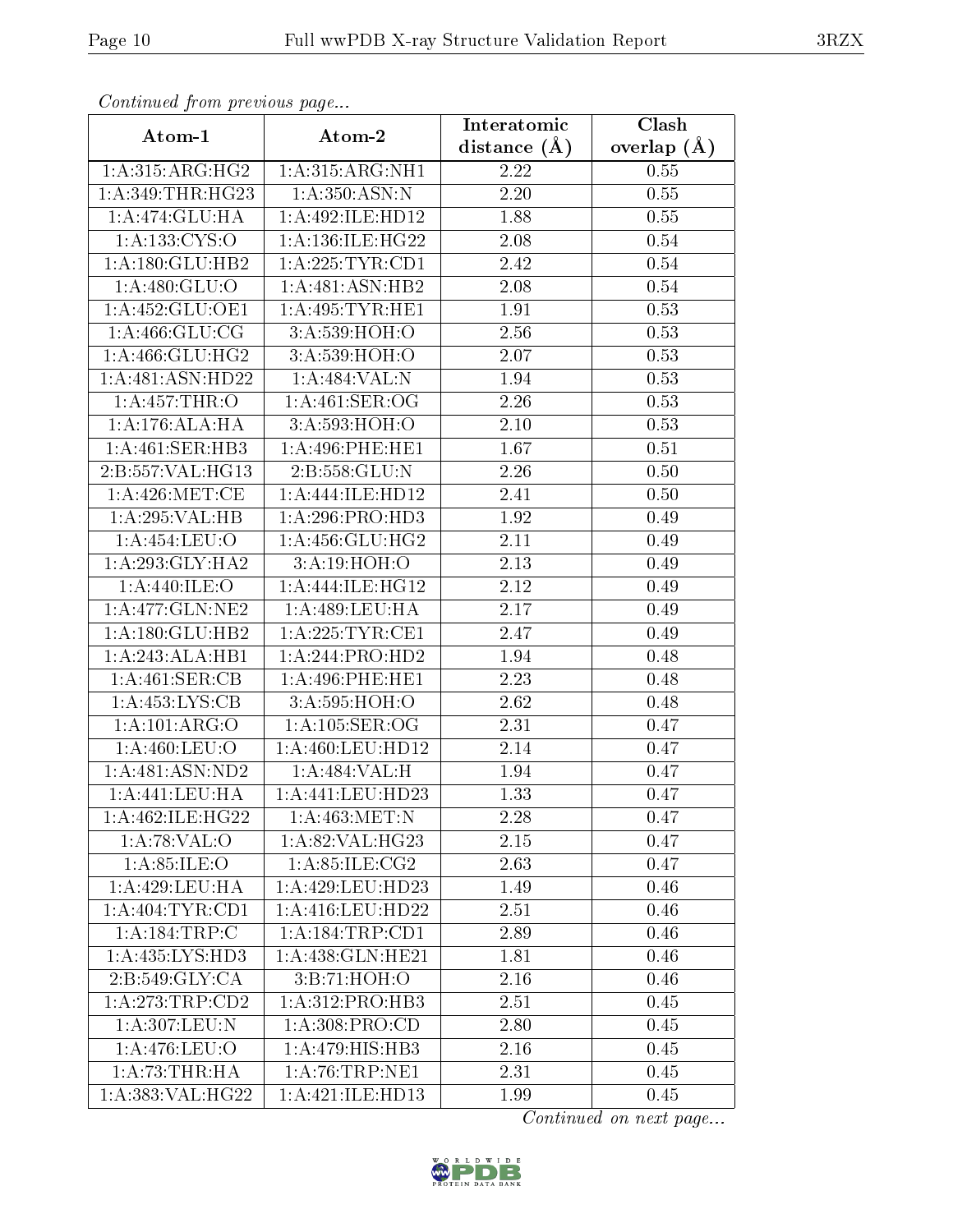| Atom-1            | Atom-2              | Interatomic    | Clash         |
|-------------------|---------------------|----------------|---------------|
|                   |                     | distance $(A)$ | overlap $(A)$ |
| 1: A:284: GLU:N   | 1: A:284: GLU:OE2   | 2.38           | 0.45          |
| 1: A:421: ILE: O  | 1: A: 425: LEU: HB2 | 2.17           | 0.45          |
| 1:A:481:ASN:O     | 1: A:485: TYR: HD2  | 1.97           | 0.45          |
| 1:A:481:ASN:ND2   | 1:A:483:SER:H       | 2.14           | 0.44          |
| 1:A:474:GLU:CA    | 1: A:492: ILE: CD1  | 2.91           | 0.44          |
| 1: A:426: MET:O   | 1:A:429:LEU:HB2     | 2.17           | 0.44          |
| 1: A:279:THR:O    | 1:A:319:ASN:HB3     | 2.18           | 0.44          |
| 1: A:103:LEU:HD23 | 1: A: 103: LEU: HA  | 1.69           | 0.43          |
| 1:A:227:ARG:HE    | 1: A:266: GLU:HB2   | 1.83           | 0.43          |
| 1: A:111: PRO:O   | 1: A:115: ILE: HG12 | 2.17           | 0.43          |
| 1: A:409:THR:HG21 | 3: A:544: HOH:O     | 2.19           | 0.43          |
| 1:A:435:LYS:HA    | 1: A:438: GLN: HG3  | 2.01           | 0.42          |
| 1: A:241: ASN: HA | 1:A:242:PRO:HA      | 1.85           | 0.41          |
| 1: A:206: ILE:O   | 1: A:210:LEU:HG     | 2.20           | 0.41          |
| 1:A:438:GLN:O     | 1: A:442: ASP:OD2   | 2.38           | 0.41          |
| 1:A:302:LEU:HA    | 1:A:302:LEU:HD12    | 1.93           | 0.41          |
| 1: A:490: ASN:C   | 1: A:490: ASN:OD1   | 2.59           | 0.41          |
| 1: A:349:THR:CG2  | 1: A:350:ASN:H      | 2.34           | 0.41          |
| 1:A:385:VAL:HG12  | 1:A:397:ALA:HB2     | 2.03           | 0.40          |
| 1:A:449:GLN:HB3   | 1:A:449:GLN:HE21    | 1.74           | 0.40          |

Continued from previous page...

There are no symmetry-related clashes.

### 5.3 Torsion angles (i)

#### 5.3.1 Protein backbone (i)

In the following table, the Percentiles column shows the percent Ramachandran outliers of the chain as a percentile score with respect to all X-ray entries followed by that with respect to entries of similar resolution.

The Analysed column shows the number of residues for which the backbone conformation was analysed, and the total number of residues.

| Mol | Chain | Analysed                            | Favoured  | Allowed    | $\mid$ Outliers | Percentiles |    |
|-----|-------|-------------------------------------|-----------|------------|-----------------|-------------|----|
|     |       | $425/510$ $(83\%)$   $412$ $(97\%)$ |           | $13(3\%)$  |                 | 100 100     |    |
|     | B     | $10/22$ (46\%)                      | $8(80\%)$ | $1(10\%)$  | $1(10\%)$       |             |    |
| All | All   | 435/532(82%)                        | 420(97%)  | 14 $(3\%)$ | $1(0\%)$        |             | 69 |

All (1) Ramachandran outliers are listed below:

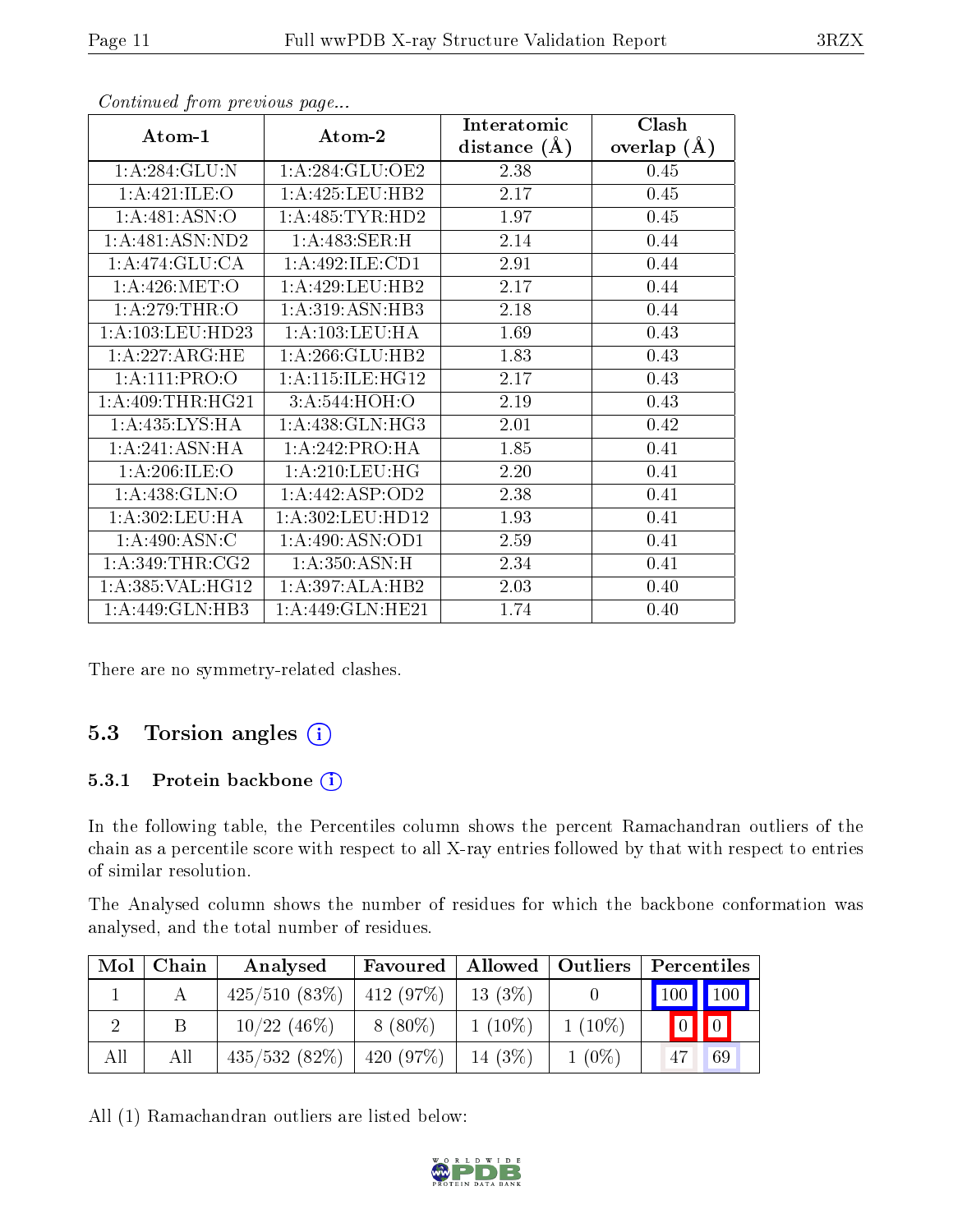| Mol | Chain | $+$ Res $+$ | ne. |
|-----|-------|-------------|-----|
|     |       |             |     |

#### 5.3.2 Protein sidechains (i)

In the following table, the Percentiles column shows the percent sidechain outliers of the chain as a percentile score with respect to all X-ray entries followed by that with respect to entries of similar resolution.

The Analysed column shows the number of residues for which the sidechain conformation was analysed, and the total number of residues.

| Mol | Chain | Analysed         | Rotameric    | Outliers  | Percentiles      |
|-----|-------|------------------|--------------|-----------|------------------|
|     |       | $343/426$ (80\%) | 313 $(91\%)$ | $30(9\%)$ | 19<br>10         |
| റ   | В     | $8/19$ (42\%)    | 6(75%)       | 2(25%)    | $\left(1\right)$ |
| All | All   | 351/445(79%)     | 319 $(91\%)$ | $32(9\%)$ | $^19$            |

All (32) residues with a non-rotameric sidechain are listed below:

| Mol            | Chain                               | Res              | Type                    |
|----------------|-------------------------------------|------------------|-------------------------|
| $\mathbf 1$    | A                                   | 83               | <b>LYS</b>              |
| $\mathbf{1}$   |                                     | 88               | ASN                     |
| $\mathbf{1}$   | $\frac{\overline{A}}{\overline{A}}$ | 95               | <b>GLN</b>              |
| $\overline{1}$ |                                     | $\overline{101}$ | $\overline{\rm{ARG}}$   |
| $\overline{1}$ | $\overline{A}$                      | 105              | $\overline{\text{SER}}$ |
| $\overline{1}$ | $\overline{A}$                      | $\overline{106}$ | $\overline{\text{ARG}}$ |
| $\overline{1}$ | $\overline{A}$                      | 114              | $\overline{\text{ASN}}$ |
| $\overline{1}$ | $\overline{A}$                      | 132              | $\overline{\text{ASP}}$ |
| $\overline{1}$ | $\frac{\overline{A}}{\overline{A}}$ | 153              | $\overline{{\rm GLU}}$  |
| $\mathbf{1}$   |                                     | 223              | <b>CYS</b>              |
| $\overline{1}$ |                                     | 247              | <b>ASP</b>              |
| $\mathbf{1}$   | $\frac{\overline{A}}{A}$            | 256              | $\overline{\text{LEU}}$ |
| $\mathbf{1}$   | $\overline{A}$                      | 300              | $\overline{\text{LYS}}$ |
| $\mathbf{1}$   | $\overline{A}$                      | 342              | <b>SER</b>              |
| $\mathbf{1}$   | $\overline{A}$                      | 350              | <b>ASN</b>              |
| $\overline{1}$ | $\overline{A}$                      | 353              | $\overline{\text{LYS}}$ |
| $\overline{1}$ | $\overline{A}$                      | 390              | <b>ASP</b>              |
| $\mathbf{1}$   | $\overline{A}$                      | 392              | $\overline{\text{LYS}}$ |
| $\mathbf{1}$   | $\overline{A}$                      | 395              | $\overline{\text{LYS}}$ |
| $\mathbf{1}$   |                                     | 421              | ILE                     |
| $\mathbf 1$    | $\frac{\overline{A}}{\overline{A}}$ | 425              | $\overline{\text{LEU}}$ |
| $\overline{1}$ | $\overline{A}$                      | 434              | <b>THR</b>              |
| $\mathbf 1$    | $\overline{\rm A}$                  | 442              | <b>ASP</b>              |

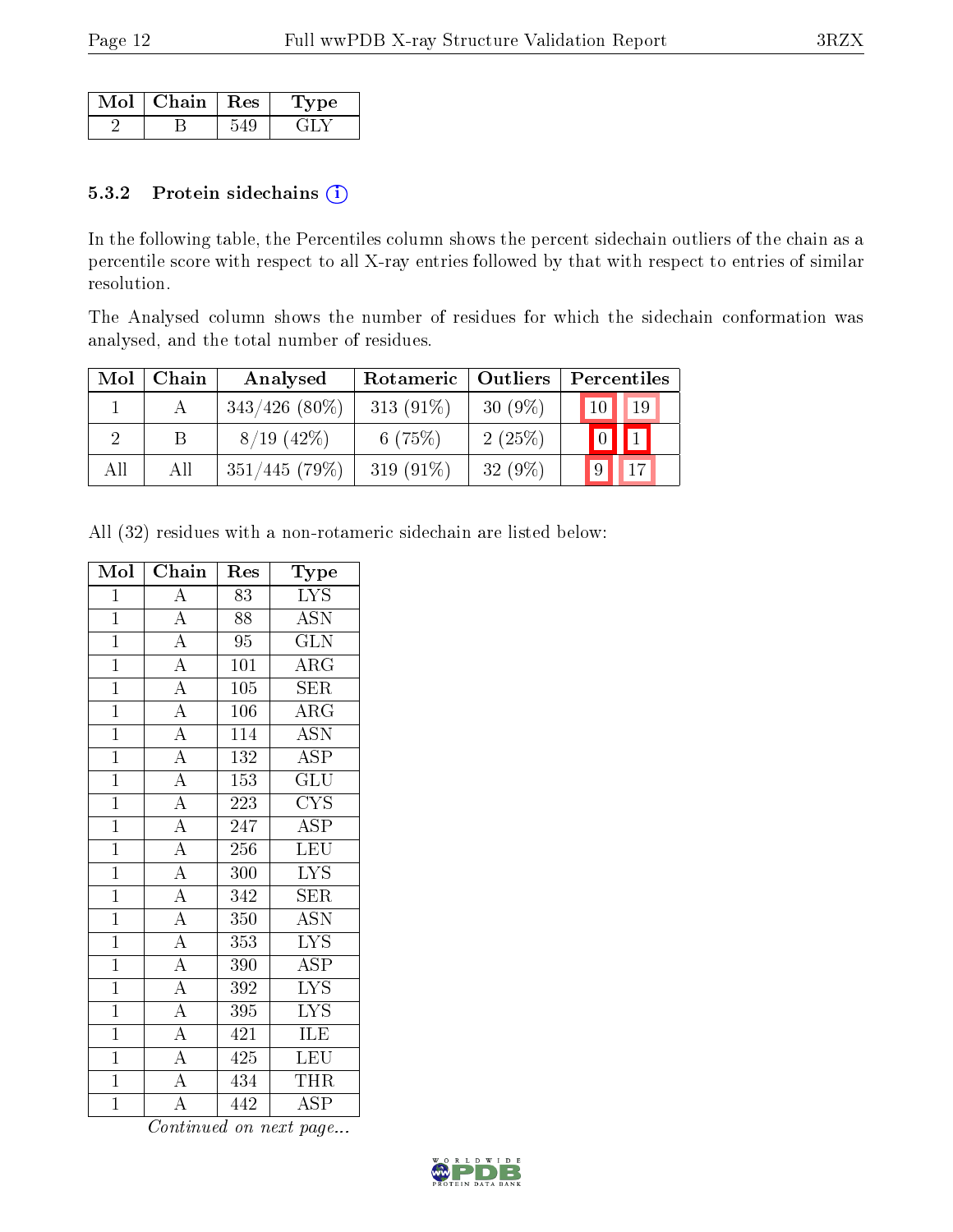| Mol            | Chain        | Res | Type |
|----------------|--------------|-----|------|
| 1              | А            | 452 | GLU  |
| 1              | А            | 454 | LEU  |
| 1              | А            | 461 | SER  |
| 1              | А            | 462 | ILE  |
| 1              | А            | 463 | MET  |
| 1              | $\mathbf{A}$ | 471 | ASP  |
| 1              | А            | 476 | LEU  |
| $\overline{2}$ | В            | 550 | SER  |
| $\overline{2}$ | R            | 557 | VAL  |

Continued from previous page.

Some sidechains can be flipped to improve hydrogen bonding and reduce clashes. All (13) such sidechains are listed below:

| Mol          | Chain          | Res | Type       |
|--------------|----------------|-----|------------|
| 1            | А              | 86  | <b>ASN</b> |
| $\mathbf{1}$ | $\bf{A}$       | 114 | ASN        |
| 1            | А              | 262 | <b>HIS</b> |
| 1            | А              | 283 | <b>ASN</b> |
| $\mathbf{1}$ | $\mathbf{A}$   | 346 | ASN        |
| $\mathbf 1$  | А              | 352 | <b>GLN</b> |
| 1            | А              | 375 | ASN        |
| $\mathbf{1}$ | $\bf{A}$       | 412 | GLN        |
| $\mathbf{1}$ | А              | 438 | GLN        |
| 1            | $\overline{A}$ | 449 | GLN        |
| $\mathbf{1}$ | $\bf{A}$       | 477 | GLN        |
| 1            | А              | 479 | HIS        |
|              |                | 481 | ASN        |

#### 5.3.3 RNA (1)

There are no RNA molecules in this entry.

#### 5.4 Non-standard residues in protein, DNA, RNA chains (i)

There are no non-standard protein/DNA/RNA residues in this entry.

### 5.5 Carbohydrates (i)

There are no carbohydrates in this entry.

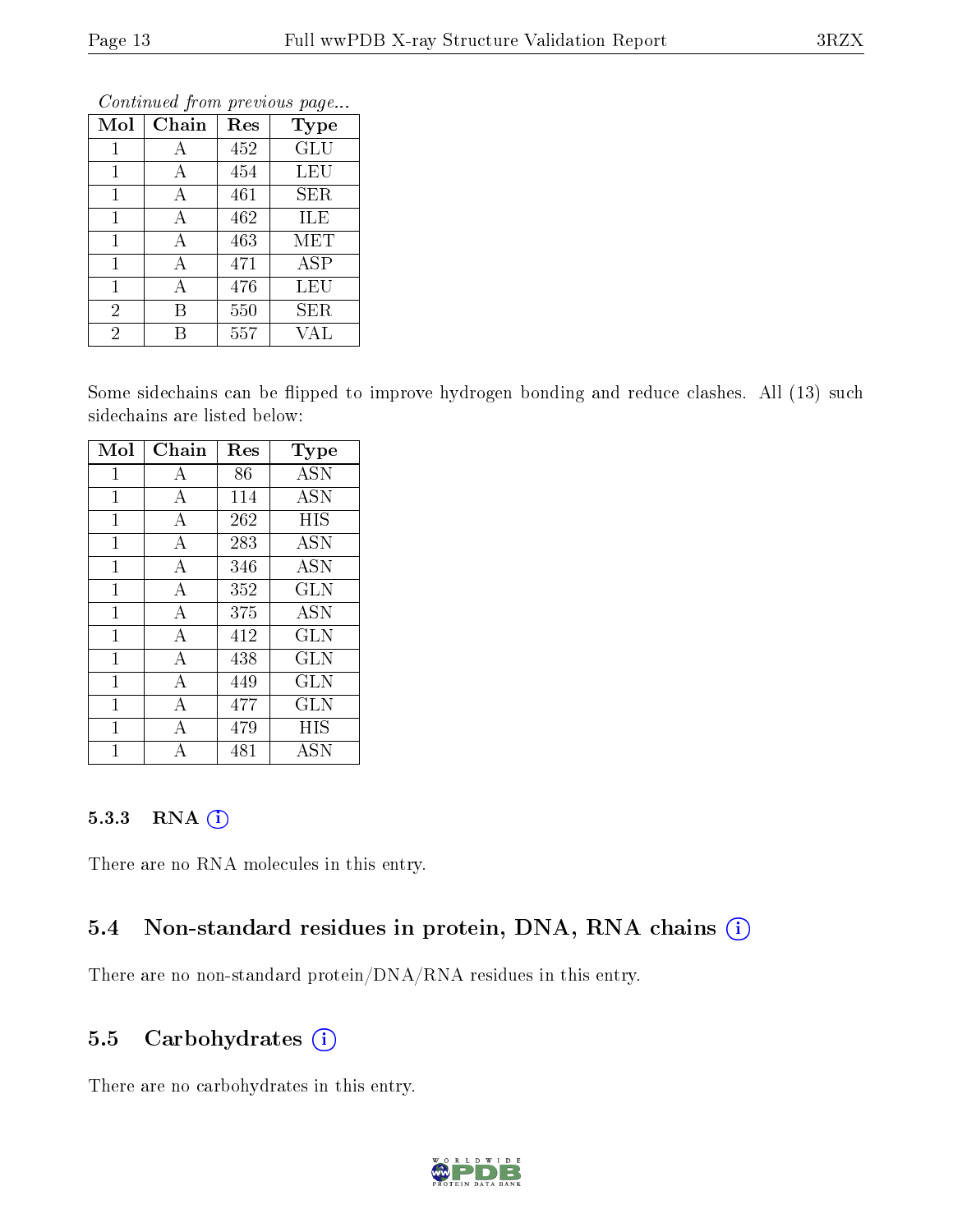### 5.6 Ligand geometry (i)

There are no ligands in this entry.

### 5.7 [O](https://www.wwpdb.org/validation/2017/XrayValidationReportHelp#nonstandard_residues_and_ligands)ther polymers (i)

There are no such residues in this entry.

### 5.8 Polymer linkage issues (i)

There are no chain breaks in this entry.

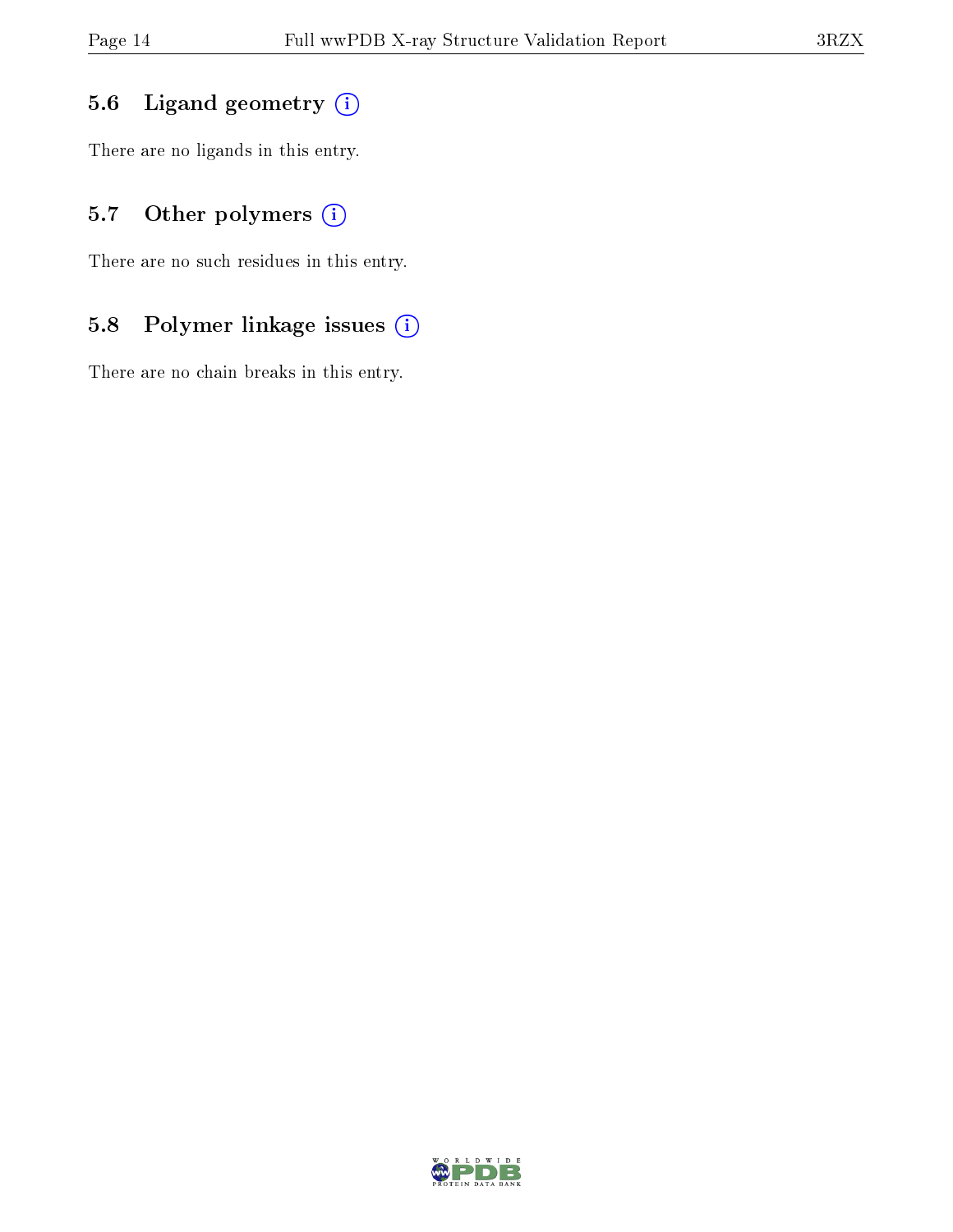# 6 Fit of model and data  $(i)$

## 6.1 Protein, DNA and RNA chains  $(i)$

In the following table, the column labelled  $#RSRZ> 2'$  contains the number (and percentage) of RSRZ outliers, followed by percent RSRZ outliers for the chain as percentile scores relative to all X-ray entries and entries of similar resolution. The OWAB column contains the minimum, median,  $95<sup>th</sup>$  percentile and maximum values of the occupancy-weighted average B-factor per residue. The column labelled ' $Q< 0.9$ ' lists the number of (and percentage) of residues with an average occupancy less than 0.9.

| Mol | Chain | Analysed     | $<$ RSRZ $>$ | # $RSRZ>2$    |    | $OWAB(A^2)$ | $\rm Q\textcolor{black}{<}0.9$ |  |
|-----|-------|--------------|--------------|---------------|----|-------------|--------------------------------|--|
|     |       | 427/510(83%) | $-0.36$      | $12(2\%)$ 53  |    | 47          | 33, 48, 91, 100                |  |
|     |       | 12/22(54%)   | 0.19         | $1(8\%)$ 11 8 |    |             | 36, 49, 70, 78                 |  |
| All | All   | 439/532(82%) | $-0.34$      | $13(2\%)$     | 50 | 44          | $\vert 33, 48, 91, 100 \vert$  |  |

All (13) RSRZ outliers are listed below:

| Mol            | Chain | $\operatorname{Res}% \left( \mathcal{N}\right) \equiv\operatorname{Res}(\mathcal{N}_{0},\mathcal{N}_{0})$ | <b>Type</b> | <b>RSRZ</b> |
|----------------|-------|-----------------------------------------------------------------------------------------------------------|-------------|-------------|
| $\mathbf 1$    | А     | 485                                                                                                       | <b>TYR</b>  | 5.3         |
| $\overline{2}$ | В     | 547                                                                                                       | <b>ASN</b>  | 5.2         |
| 1              | А     | 497                                                                                                       | SER.        | 4.3         |
| 1              | А     | 74                                                                                                        | <b>VAL</b>  | 3.3         |
| 1              | А     | 482                                                                                                       | GLU         | 3.2         |
| $\mathbf{1}$   | А     | 493                                                                                                       | GLU         | 3.1         |
| 1              | А     | 496                                                                                                       | PHE         | 3.1         |
| $\mathbf{1}$   | A     | 71                                                                                                        | <b>GLN</b>  | 2.9         |
| $\mathbf{1}$   | А     | 72                                                                                                        | <b>GLY</b>  | 2.8         |
| 1              | А     | 462                                                                                                       | ILE         | 2.7         |
| $\mathbf{1}$   | A     | 455                                                                                                       | GLY         | 2.5         |
| 1              | А     | 489                                                                                                       | LEU         | 2.5         |
| 1              |       | 480                                                                                                       | GLU         | 2.0         |

### 6.2 Non-standard residues in protein, DNA, RNA chains (i)

There are no non-standard protein/DNA/RNA residues in this entry.

### 6.3 Carbohydrates (i)

There are no carbohydrates in this entry.